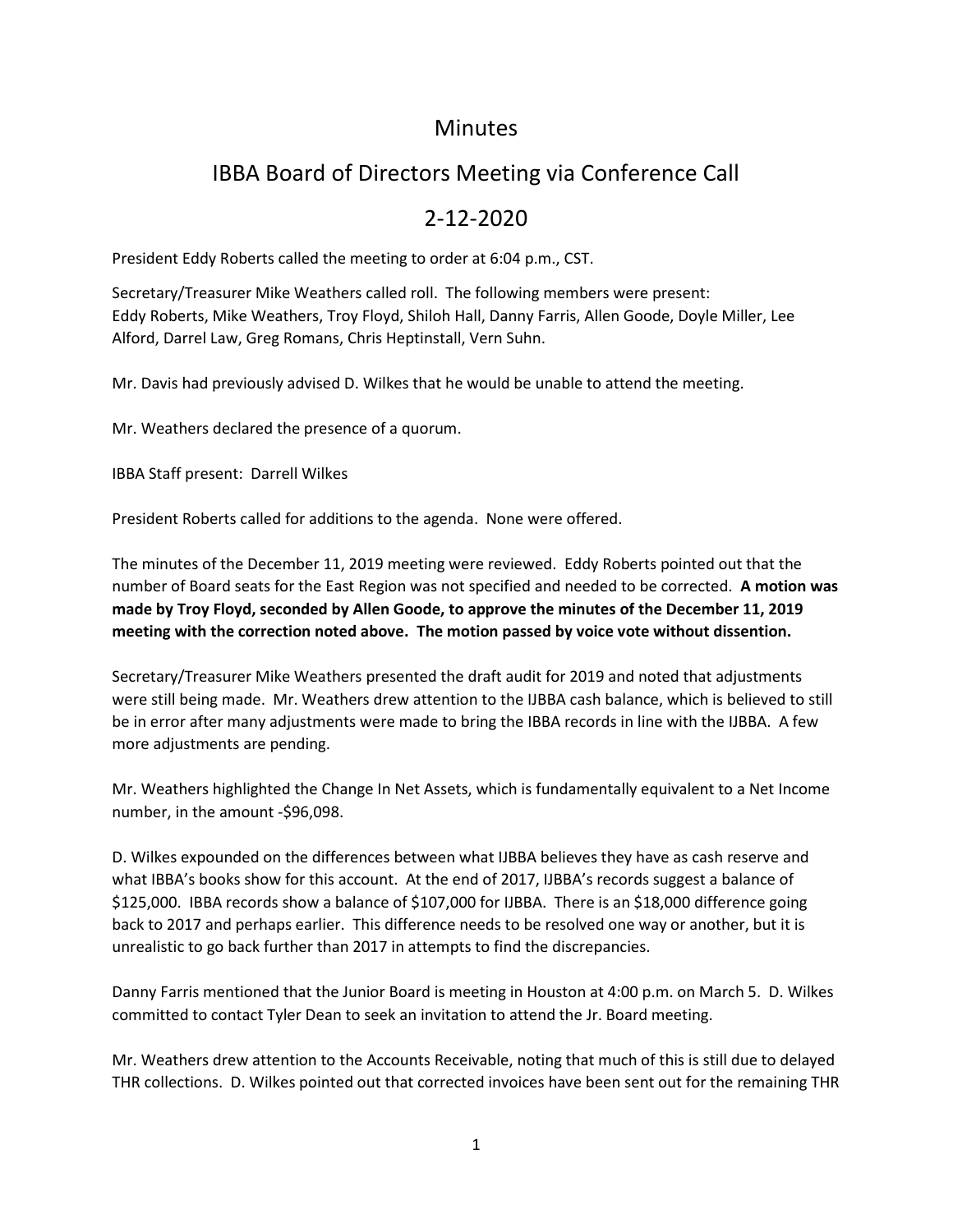receivables. It was agreed that the THR receivables must be discussed again at the Houston meeting and action taken to collect the balance of the collectable amounts.

Mr. Weathers highlighted some of the Auditor's comments on internal controls, acknowledging that a small staff makes it difficult to involve multiple people in the process of receiving incoming payments. D. Wilkes committed to reviewing internal processes to ensure there is adequate control of funds flowing in and funds flowing out.

#### **Doyle Miller moved, seconded by Mike Weathers, to accept the auditor's draft, acknowledging that minor changes could still happen. The motion passed without dissent.**

Troy Floyd suggested that specific action be taken to address the internal control issues so that the Auditor's report next year does not raise any red flags on this item.

Mr. Weathers requested that monthly financial statements be promptly sent to the Board and Finance Committee each month. D. Wilkes committed to send timely statements.

D. Wilkes presented 5 parentage cases that had been scored using the parentage over-ride scorecard. All 5 scored above zero which, by precedent, have been approved without exception. **A motion was made by Vern Suhn to approve the 5 parentage cases, seconded by Shiloh Hall. The motion passed without dissent.** 

D. Wilkes then presented an appeal made by a member to allow two older cows to be used as donors even though neither of them can feasibly be parent-verified because one is 12 years old and the other is 10 years old. Their parents are no longer available for testing. They were purchased at a dispersal sale by a new member who was unaware of the IBBA parent verification rule. The member has committed to do a 50K test on each donor and to test for all known genetic conditions.

D. Wilkes noted that exceptions have been made, mostly due to unfortunate timing and usually involving a new member. Wilkes pointed out that the primary objective of the parent verification rule is two-fold: 1) to prevent parentage errors, and 2) to prevent undesirable genetic mutations from propagating throughout the gene pool.

Danny Farris pointed out that it is not unusual for a breeder to wait until a cow is over 10-years of age before the breeder decides to flush her. In some of those cases, the parents are not available for DNA testing and do not have a DNA sample on file. This will eventually work its way out of the system but in the meantime there will be requests for exceptions and if the Board feels that the reasons are legitimate and that the risks to the Brangus gene pool are miniscule, they should be considered.

**Doyle Miller moved, seconded by Greg Romans, to allow the two older cows in question to be used as donors with the progeny eligible for IBBA registration on the condition that the breeder complete the 50K test and the tests for all known genetic conditions. The motion passed without dissent.**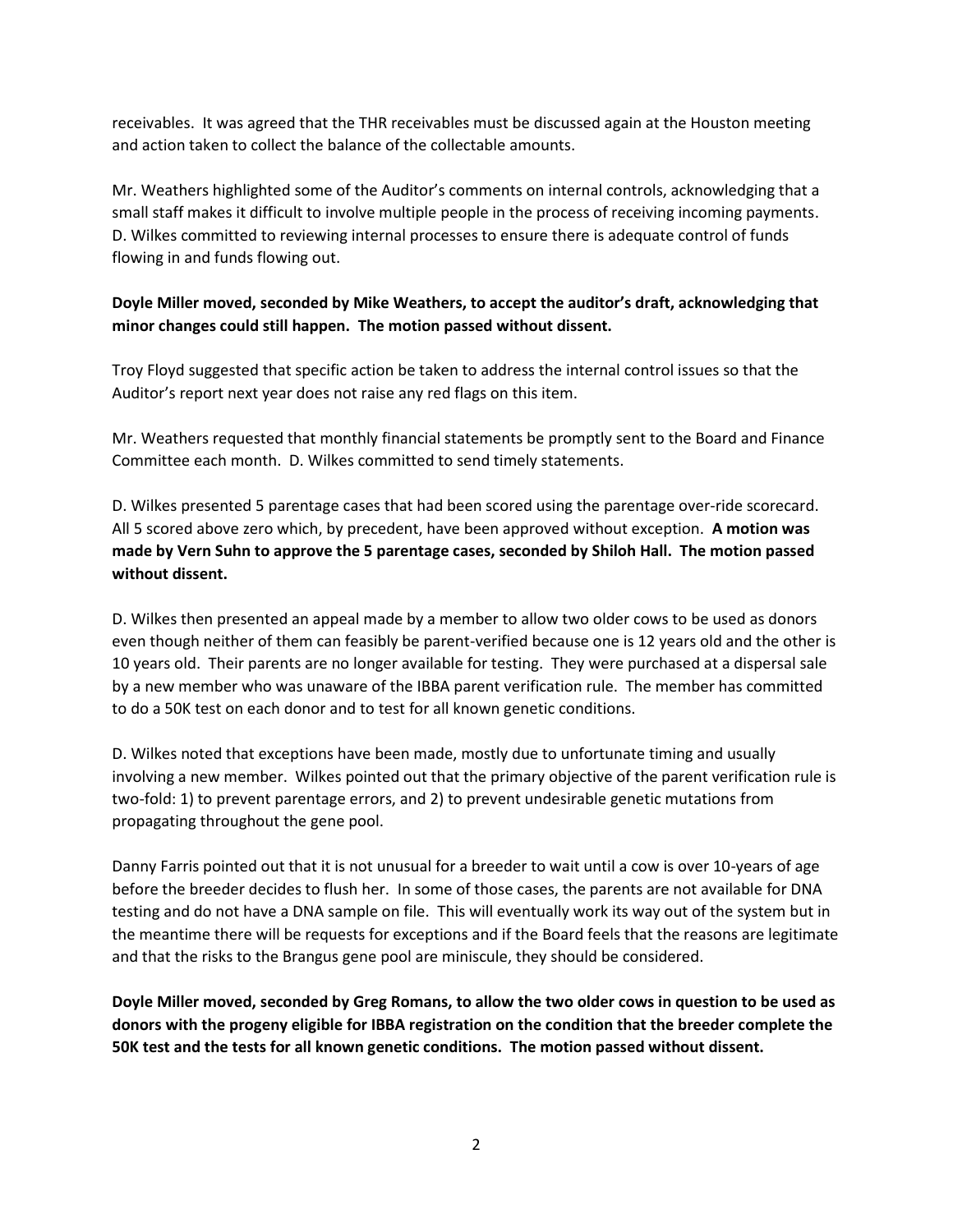Mr. Goode mentioned a situation with an animal that is entered in the Houston show. The donor dam of the animal is parent verified, but the A.I. sire of the animal is not. The show animal itself is parent verified (but is not grandparent-verified on the sire side). The registration system should have denied registration to the animal. It should have assigned a DNA prefix rather than an R prefix. D. Wilkes noted that the coding to prevent such erroneous registrations is not perfected and that such things have to be corrected manually. In this case, the animal was registered and the owner had every reason to believe that it was eligible to show. D. Wilkes committed to working with the member to see if the A.I. sire could at least be sire-verified, in which case it would likely score high enough on the parentage over-ride scorecard to be allowed.

Discussion ensued on the re-districting of Board electoral areas. There will be three Districts; East, West and Texas. The East will have 4 seats, Texas will have 4 and the West will have 3. Current membership numbers using these districts are as follows: East = 508; West = 153 and Texas = 634.

A transition plan would be to convert the seats in Areas 8 and 10 to At-Large seats as the current directors finish their terms. This creates a smooth transition.

Mr. Weathers suggested we finalize all transition plans at the Houston Board meeting and then present it at the Houston membership meeting.

#### **Moved by Mike Weathers, second by Chris Heptinstall, that a presentation of the final plan be made to the Board and the membership at the March meetings. Motion passed without dissent.**

Mr. Goode reported on actions from the Show Committee. The committee has been discussing the concept of a Foundation Show, which would include Ultras and Certified animals, all of which are considered "foundation" animals for breeding up to Brangus. The Show Committee approved a motion to proceed with having a Foundation show. The show would thus include Ultra-1's, Ultra-2's, ¼, ½ and ¾ blood cattle.

Several board members mentioned that they had received calls and e-mails ahead of the Board meeting in opposition to the idea of a Foundation Show. Concerns were expressed about the variation in type that would be displayed together under this scenario, possibly creating great confusion about what Brangus foundation animals really are.

Questions were raised about whether there would even be enough Certified ¼, ½ and ¾ blood cattle to convince the major shows to agree to even have the classes. It was pointed out that some of the major shows have minimum headcounts, and doubts were expressed that the certified animals would ever total enough to have a show.

Mr. Suhn asked about registration numbers currently. In 2018, there were 4,888 Ultrablacks, 41 Ultrareds and 98 Certified cattle recorded. Fewer than 1% are being shown in Houston, for example. If this math holds, there would be one animal exhibited in the Certified category. It seems like a lot of consternation for a non-issue.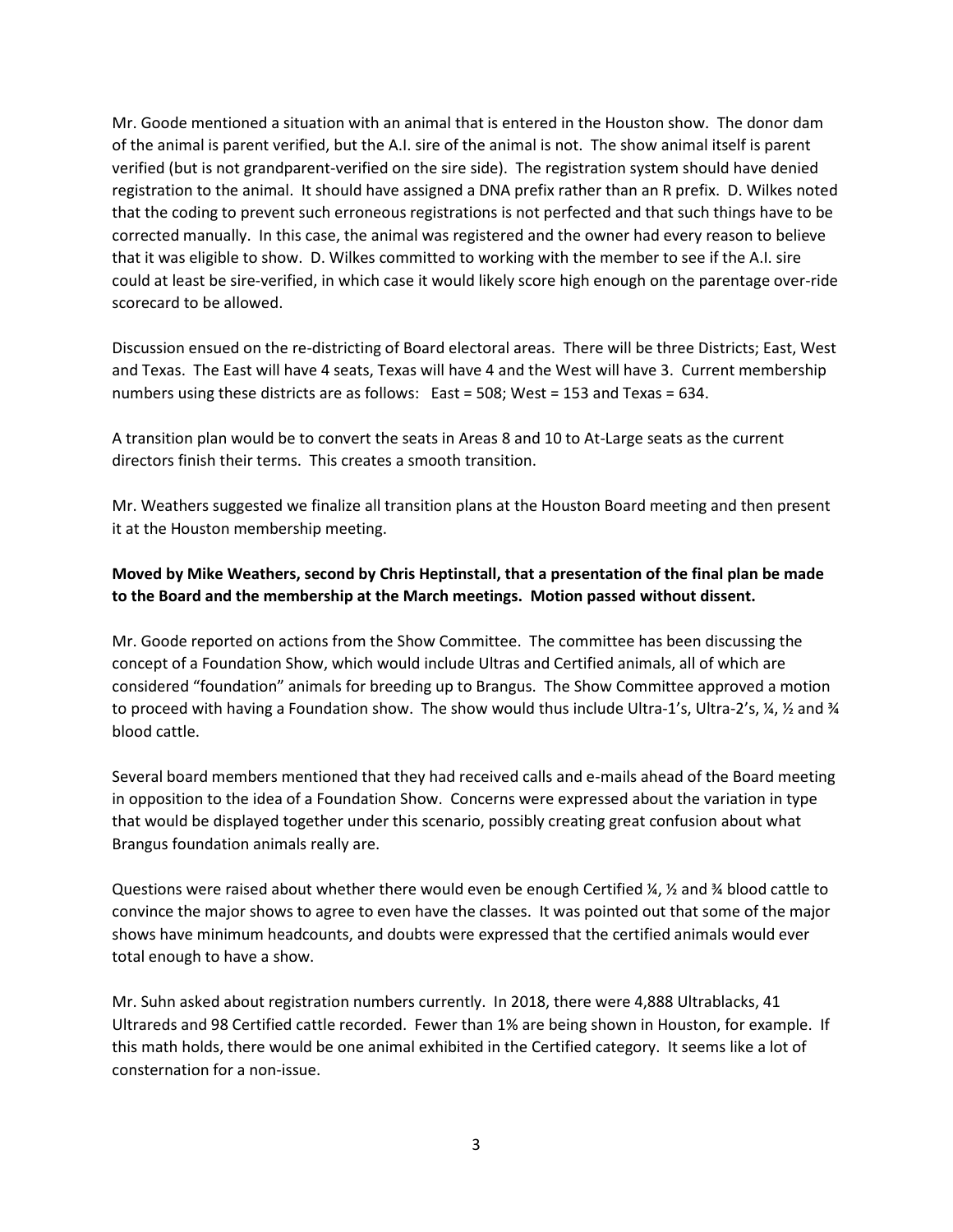**Vern Suhn moved to decline the Show Committee's request to form a Foundation Show pending a more convincing case from the Committee. Danny Farris seconded the motion. Motion passed without dissent.** 

Doyle Miller, Immediate Past President, reported on the deliberations of the Officer Nominating Committee, which included Mr. Miller, Brandon Belt and Mike Vorel. The Committee placed in nomination the following slate of officers: Mike Weathers, Secretary-Treasurer; Second VP Vern Suhn; First VP Allen Goode; and President Chris Heptinstall.

**Danny Farris moved, Troy Floyd seconded, to accept the Officer Nominating Committee's report in which Chris Heptinstall is nominated to be President, Allen Goode is nominated to be First VP, Vern Suhn is nominated to be Second VP and Mike Weathers is nominated to be Secretary-Treasurer. Motion passed without dissent.** 

Chris Heptinstall reported on his work to recruit and confirm committee chairpersons. Intentions are to ask Mike Weathers to chair the Finance Committee; Allen Goode to chair the International Committee and the Show Committee; Joe Fuller to chair the Promotions Committee, and Tracy Holbert to chair the Long Term Planning Committee. Mr. Heptinstall said he is still working on the Commercial Marketing Committee, the Breed Improvement Committee and the Membership and Education Committee.

D. Wilkes updated the Board on the IBBF. All formation documents have been located. According to the information available, the IBBF was led by Traci Middleton as President, Tommy Perkins as Vice President, Brandon Belt as Secretary-Treasurer with Board members Bill Davis, Steve Densmore, Allen Goode and Johnny Vines (deceased). Wilkes reported that he had visited with Traci to request that she call a meeting of the Board for the purpose of electing new officers, and she said that she had resigned as President of IBBF. There is no record of her resignation on file. Wilkes suggested that Traci be asked to chair one more meeting for the purpose of electing at least three officers. The officers can then recruit and secure new Board members. The IBBF can have up to 15 Board members and they are elected by the current members of the IBBF Board.

D. Wilkes updated the Board on the issue of potential liability associated with the implied breed composition of Brangus now that a DNA test is available to pinpoint the percent Taurus vs. Bos Indicus. Staff has been unable to secure time from lawyer John Henderson. Meanwhile, Wilkes reported on his review and suggested several changes that have been presented to the Breed Improvement Committee for review.

D. Wilkes discussed the conflicting definitions of Ultrablack (or Ultrared) that exist in different IBBA publications. The Breeder's Handbook defines Ultra as being between 12.5% and 87.5% Brangus – with the balance being Angus. Conversely, a Board motion in August of 2015, and the by-laws, describe Ultras as being a minimum of 50% Brangus – with the balance being Angus. Computer programmers have used the Breeder's Handbook as the basis for the business rules programmed into the system and, hence, some cattle with less than 50% Brangus breeding have been registered as Ultras. This presumably occurred with the predecessor Portal system also since the Breeders Handbook has not been recently updated. Moving forward, these inconsistencies need to be addressed. The Breed